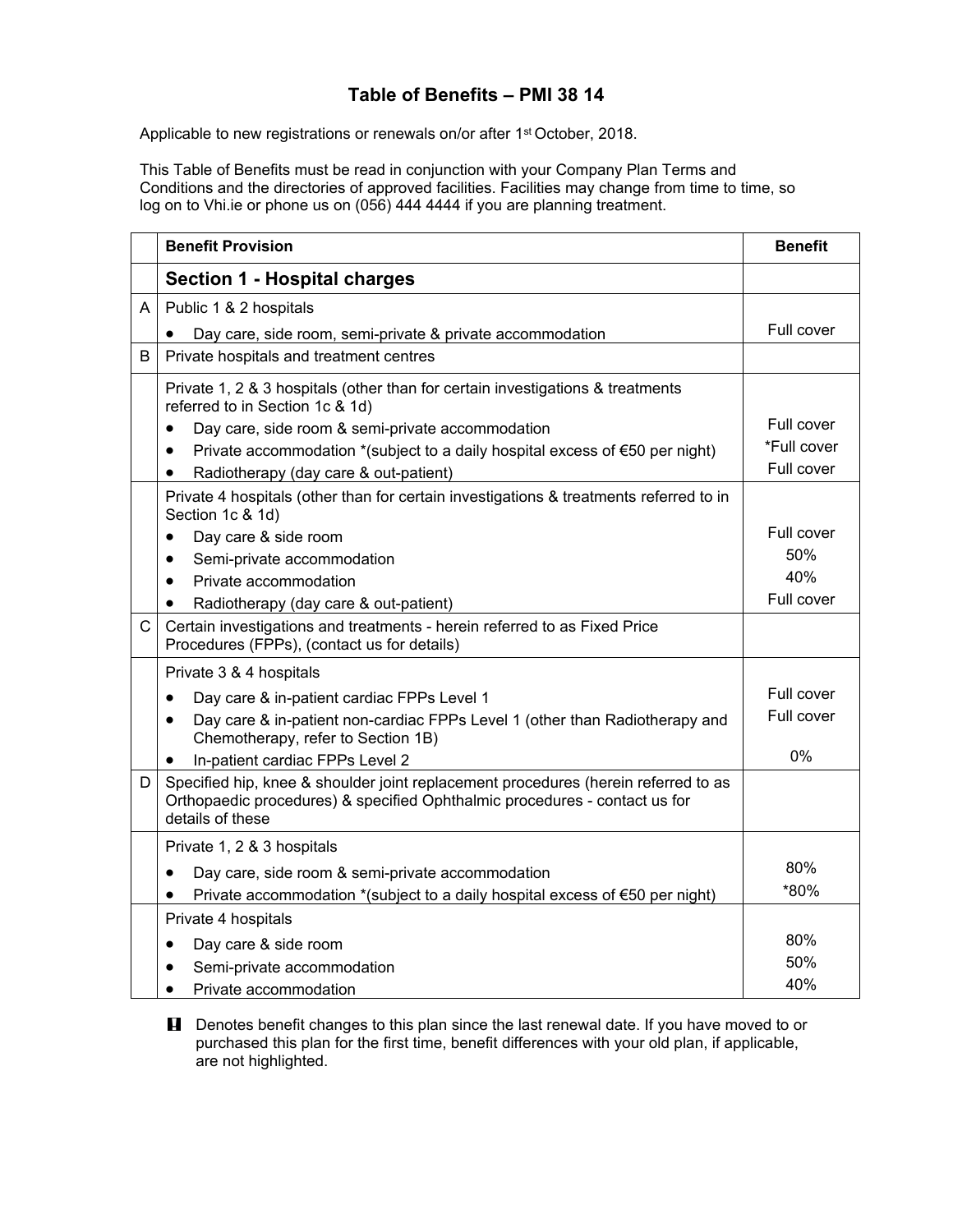|              | When carried out as a Fixed Price Procedure (contact us for details)                                                                                                  |                                      |
|--------------|-----------------------------------------------------------------------------------------------------------------------------------------------------------------------|--------------------------------------|
|              | Private 3 & 4 hospitals                                                                                                                                               | 80%                                  |
|              | <b>Section 2 - Consultants' fees/GP procedures</b>                                                                                                                    |                                      |
| A            | In-patient treatment, day-care/side room/out-patient & GP procedures                                                                                                  |                                      |
|              | Participating consultant/GP<br>$\bullet$                                                                                                                              | Full cover                           |
|              | Non-participating consultant/GP                                                                                                                                       | Standard<br>benefit                  |
|              | Section 3 - Psychiatric cover (read in conjunction with Section<br>1)                                                                                                 |                                      |
| A            | In-patient psychiatric cover                                                                                                                                          | 100 days                             |
| В            | Day care psychiatric treatment for approved day care programmes                                                                                                       | Contact us for<br>further details    |
| $\mathsf{C}$ | In-patient treatment for alcoholism, drug or other substance abuse in any 5 year<br>period                                                                            | 91 days                              |
| D            | Out-patient mental health treatment (in an approved out-patient mental health<br>centre) $H$                                                                          |                                      |
|              | Mental health assessment in every 2 year period                                                                                                                       | €100 per                             |
|              | Mental health therapy, 12 visits<br>$\bullet$                                                                                                                         | member<br>€100 per visit             |
|              | <b>Section 4 - Maternity &amp; Baby</b>                                                                                                                               |                                      |
| A            | Normal confinement                                                                                                                                                    |                                      |
|              | Public hospital benefit (up to 3 days)                                                                                                                                | Full cover                           |
|              | Caesarean delivery (as per hospital benefits listed)                                                                                                                  | <b>Refer Section</b>                 |
|              |                                                                                                                                                                       |                                      |
|              | Home birth benefit                                                                                                                                                    | €4,000                               |
| B            | In-patient maternity consultant fees (per Schedule of Benefits for Professional<br>Fees)                                                                              | Agreed<br>charges                    |
| C            | Post-natal home nursing                                                                                                                                               |                                      |
|              | Following 1 nights stay                                                                                                                                               | €1,500                               |
|              | Following 2 nights stay                                                                                                                                               | €800                                 |
| D            | Vhi Fertility Programme <sup>H</sup>                                                                                                                                  |                                      |
|              | Fertility benefit - benefit per member, towards the cost of specified fertility tests<br>and treatments carried out in a Vhi Participating Fertility Treatment Centre |                                      |
|              | Initial consultation                                                                                                                                                  | €100 discount<br>at point of<br>sale |
|              | AMH & Semen Analysis tests                                                                                                                                            | €100 discount<br>at point of<br>sale |
|              | Egg freezing - once per lifetime                                                                                                                                      | €1,000                               |
|              | Sperm freezing - once per lifetime                                                                                                                                    | €125                                 |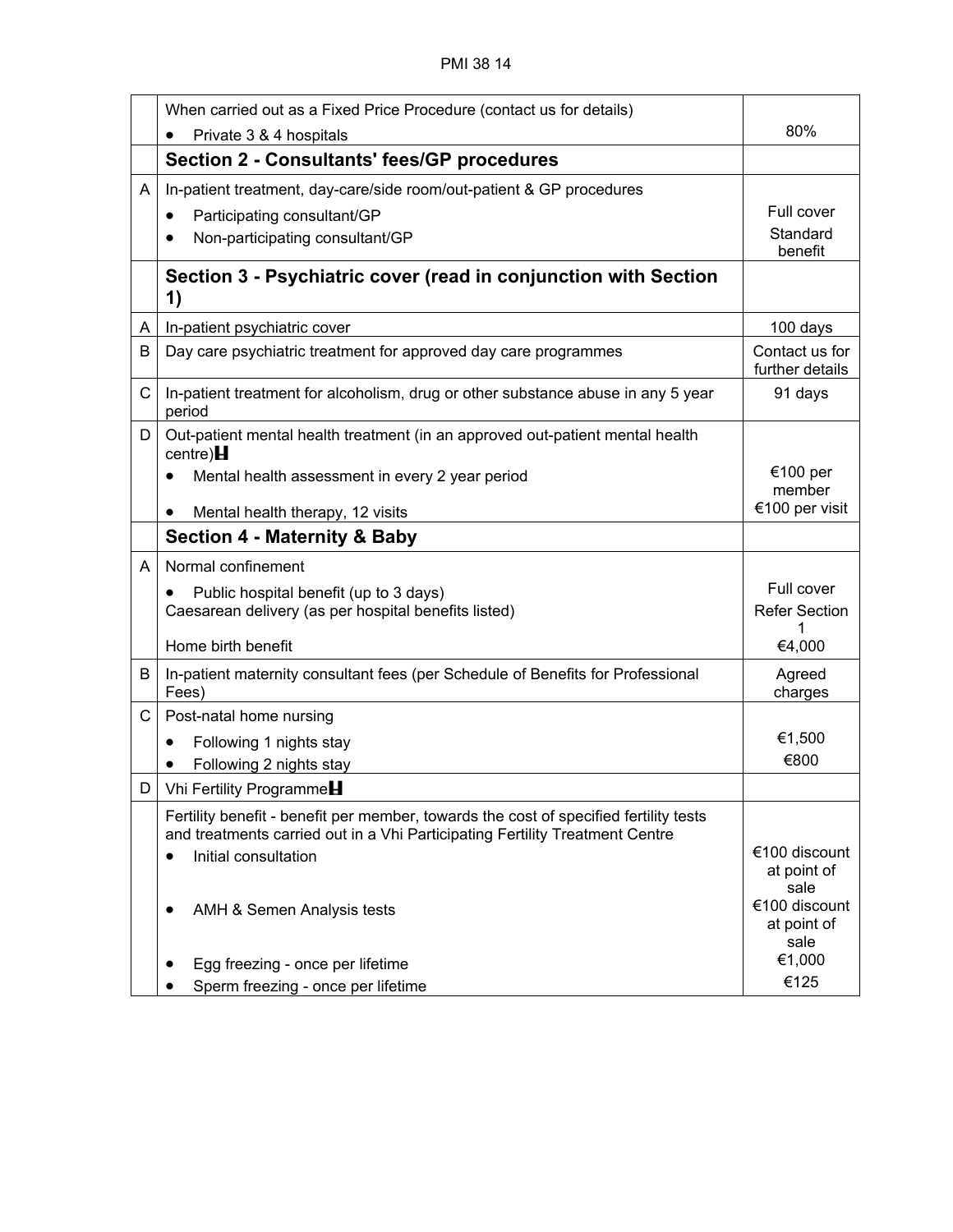PMI 38 14

|    | IUI - up to 2 treatments per lifetime, female members only<br>٠                                                                                                                                                                        | €450 per<br>treatment*                                                             |
|----|----------------------------------------------------------------------------------------------------------------------------------------------------------------------------------------------------------------------------------------|------------------------------------------------------------------------------------|
|    | IVF or ICSI - up to 2 treatments per lifetime, female members only<br>٠                                                                                                                                                                | €1,000 per<br>treatment*                                                           |
|    | Fertility counselling - 4 sessions per treatment carried out in a Vhi Participating<br>٠<br><b>Fertility Treatment Centre</b>                                                                                                          | €40 per<br>session                                                                 |
|    | Fertility support services - Acupuncturists & Dieticians visits<br>٠                                                                                                                                                                   | Refer section<br>9                                                                 |
|    | * These benefits are co-funded by Vhi and the Vhi Participating Fertility Treatment<br>Centre                                                                                                                                          |                                                                                    |
| E  | Maternity & Baby Bundle                                                                                                                                                                                                                |                                                                                    |
|    | Maternity Yoga and Pilates classes<br>$\bullet$                                                                                                                                                                                        | 75% cover up                                                                       |
|    | One maternity scan<br>٠                                                                                                                                                                                                                | to a combined                                                                      |
|    | Breast-feeding consultations<br>$\bullet$                                                                                                                                                                                              | limit of $€600$                                                                    |
|    | Baby massage classes                                                                                                                                                                                                                   | and                                                                                |
|    | Baby swim classes                                                                                                                                                                                                                      | no excess                                                                          |
|    | Ante natal course                                                                                                                                                                                                                      |                                                                                    |
|    | Section 5 - Cancer care and other benefits <b>H</b>                                                                                                                                                                                    |                                                                                    |
| A  | Genetic testing for cancer                                                                                                                                                                                                             |                                                                                    |
|    | Initial consultation for genetic testing for cancer *<br>٠                                                                                                                                                                             | 50% cover                                                                          |
|    | Genetic test - for specified genetic mutations to be carried out in an approved<br>٠<br>clinic *                                                                                                                                       | Full cover                                                                         |
|    | Preventative (Prophylactic) treatment following on from the genetic test<br>٠                                                                                                                                                          | Covered up to<br>the levels for<br>hospital<br>treatment<br>listed in<br>Section 1 |
|    | * These benefits are available immediately for existing Vhi customers with no<br>waiting periods. There is a 26 week new conditions waiting period for new joiners<br>and a two year waiting period for transfers from another insurer |                                                                                    |
| B  | Mammograms in an approved mammogram centre in each 24 month period,<br>covered in accordance with our rules (contact us for details)                                                                                                   | Full cover                                                                         |
| C  | Cancer care support - one night's accommodation for each treatment                                                                                                                                                                     | €100 per night                                                                     |
| D  | Manual lymph drainage following cancer treatment - 10 visits                                                                                                                                                                           | €50 per visit                                                                      |
| E  | Clinical psychology counselling for oncology treatment (psycho oncology<br>counselling) - 10 visits                                                                                                                                    | <b>Refer Section</b><br>9                                                          |
| F  | Additional cancer support benefits                                                                                                                                                                                                     |                                                                                    |
|    | Wig/ hairpiece, post-mastectomy bra, swimsuit, surgical prosthesis following<br>cancer treatment                                                                                                                                       | Full cover                                                                         |
|    | No excess applies, but subject to the benefit maximum for medical and surgical<br>appliances set out below                                                                                                                             |                                                                                    |
| G. | Other benefits in Section 5                                                                                                                                                                                                            |                                                                                    |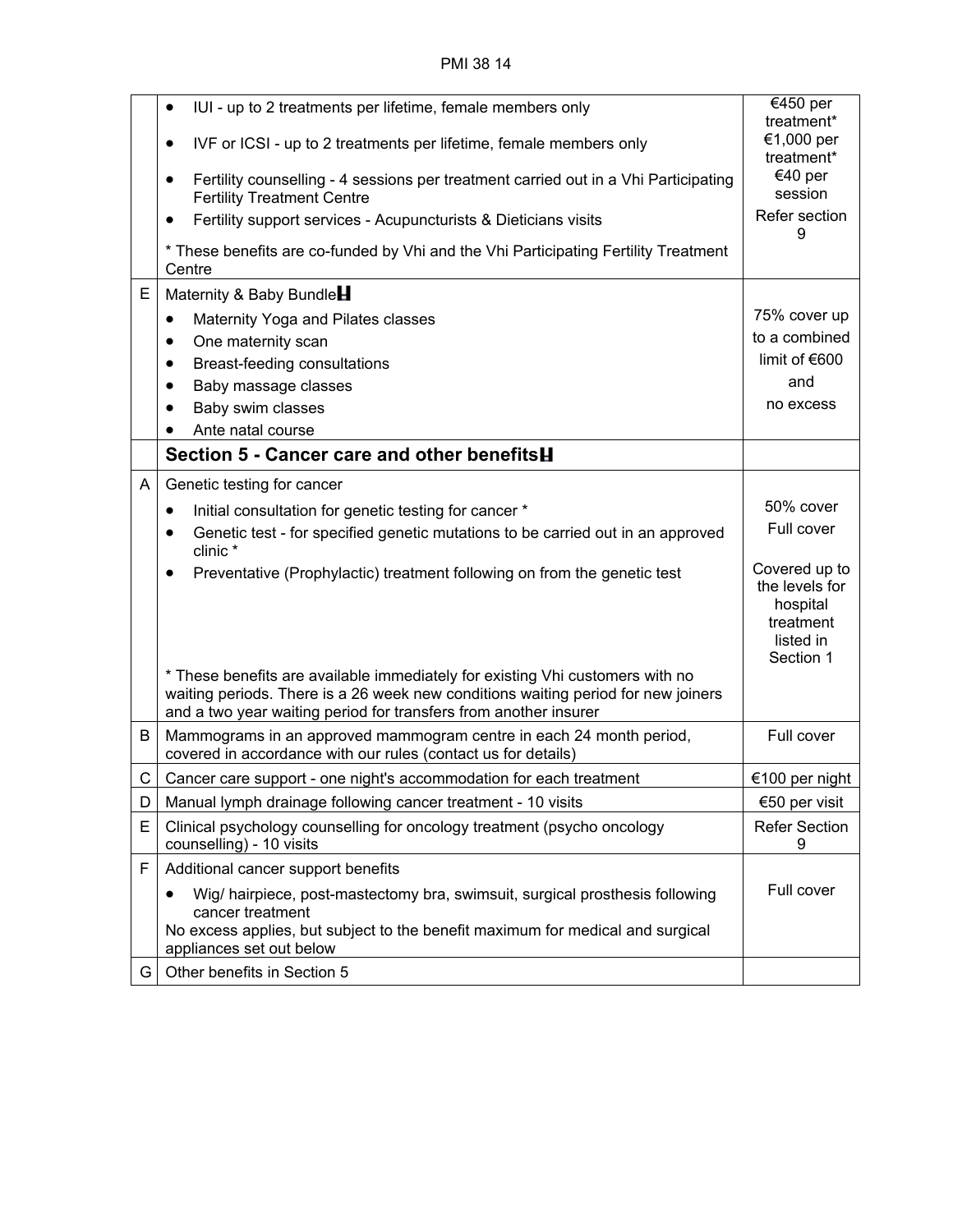|    | Vhi Healthcare approved medical and surgical appliances - subject to an excess of<br>€300 per member per year (contact us for details of eligible appliances) | €6,650 per<br>member year |
|----|---------------------------------------------------------------------------------------------------------------------------------------------------------------|---------------------------|
|    | Convalescent care - first 14 nights                                                                                                                           | €30 per night             |
|    | Vhi Hospital@Home                                                                                                                                             | Full cover                |
|    | Child home nursing - 28 days per calendar year                                                                                                                |                           |
|    | Parent accompanying child - 15 days per calendar year, following a stay in excess<br>of 3 days in hospital                                                    | €125 per day              |
|    | Return home benefit                                                                                                                                           | €100 per<br>claim         |
|    | <b>Vhi VisionCare</b>                                                                                                                                         |                           |
|    | Vhi VisionCare E-Screen (available through Vhi.ie/myvhi)<br>٠                                                                                                 | Full cover                |
|    | Comprehensive eye exam carried out by a VSP eye-care professional in each<br>$\bullet$<br>24 month period - subject to Vhi VisionCare E-Screen referral       | Full cover                |
|    | <b>Section 6 - Transport costs</b>                                                                                                                            |                           |
| A  | Transport costs (covered in accordance with our rules)                                                                                                        | Agreed<br>charges         |
|    | <b>Section 7 - Cover outside Ireland</b>                                                                                                                      |                           |
| A  | Emergency treatment abroad                                                                                                                                    | €100,000                  |
| B  | Elective treatment abroad (subject to prior approval)                                                                                                         |                           |
|    | Surgical procedures available in Ireland (as per level of cover in Ireland)<br>$\bullet$                                                                      | €100,000                  |
|    | Treatment not available in Ireland                                                                                                                            | €100,000                  |
|    | <b>Section 8</b>                                                                                                                                              |                           |
| A  | In-patient MRI scans (covered in accordance with Section 1)                                                                                                   | Agreed<br>charges         |
| B  | Out-patient MRI scans                                                                                                                                         |                           |
|    | Category 1 - approved MRI centres<br>٠                                                                                                                        | Full cover                |
|    | Category 2 - approved MRI centres, agreed MRI charges & consultant<br>$\bullet$<br>Radiologists fees (subject to an excess of €125 per scan)                  | Full cover                |
| C  | PET-CT scans (covered in accordance with our rules)                                                                                                           | Agreed<br>charges         |
| D. | CT Scans (covered in accordance with our rules) $\blacksquare$                                                                                                | Full cover                |
|    | Section 9 – Day-to-day medical expenses (benefits are per visit,<br>per member, unless otherwise indicated) <b>H</b>                                          |                           |
| A  | General practitioner - unlimited visits                                                                                                                       | 75%                       |
| B  | Consultant consultation - 12 visits                                                                                                                           | €130                      |
| С  | Pathology - consultants' fees                                                                                                                                 | 75%                       |
| D. | Radiology - consultants' fees for professional services                                                                                                       | 75%                       |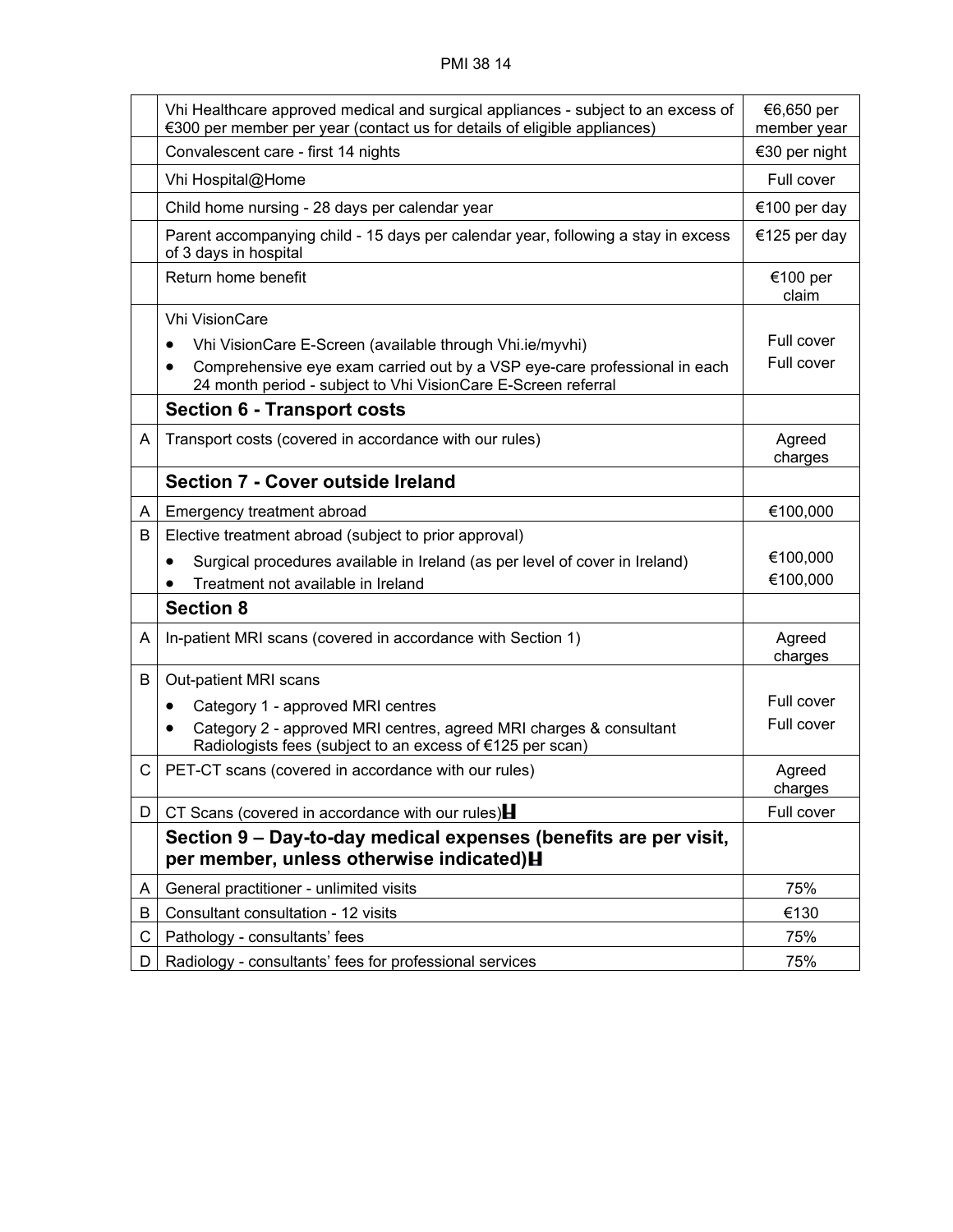| E  | Pathology/Radiology or other diagnostic tests (refer to Section 8 for out-patient<br>MRI benefits) - 75% of agreed charges in an approved out-patient centre. Contact<br>us for details of eligible diagnostic tests and reimbursements                | €1,000 per<br>year    |
|----|--------------------------------------------------------------------------------------------------------------------------------------------------------------------------------------------------------------------------------------------------------|-----------------------|
| F  | Pre- and post-natal care (combined visits)                                                                                                                                                                                                             | €500                  |
| G  | Dental practitioner - 12 visits                                                                                                                                                                                                                        | €40                   |
| H. | Practice nurse - unlimited visits                                                                                                                                                                                                                      | 75%                   |
|    | STI screening                                                                                                                                                                                                                                          | Up to €100            |
| J  | Physiotherapist - 12 visits                                                                                                                                                                                                                            | €40                   |
| K. | Acupuncturists, Chiropractors, Osteopaths, Physical therapists, Reflexologists -<br>unlimited visits                                                                                                                                                   | 75%                   |
| L  | Chiropodists/Podiatrists, Dieticians, Occupational therapists, Speech therapists,<br>Orthoptists - unlimited visits                                                                                                                                    | 75%                   |
| М  | Optical – eye tests and glasses/contact lenses – 75% of charges in each 24 month<br>period (^Payment will be made directly to the provider if attending a VSP network<br>provider, and will not be subject to the annual excess or the annual maximum) | €200^                 |
| N  | Hearing test in each 2 year period                                                                                                                                                                                                                     | €50                   |
| O  | Health screening - in each 24 month period, covered in accordance with our rules<br>(contact us for details)                                                                                                                                           |                       |
|    | Female & male screening                                                                                                                                                                                                                                | €250 per              |
|    |                                                                                                                                                                                                                                                        | member<br>50% cover   |
| P  | Dexa scans in an approved dexa scan centre (contact us for details) *                                                                                                                                                                                  | €75                   |
| Q  | Accident & emergency cover - 2 visits<br>Child counselling - 12 visits                                                                                                                                                                                 | €30                   |
| R  | Foetal screening, in the year of the birth                                                                                                                                                                                                             | €200 per              |
|    |                                                                                                                                                                                                                                                        | pregnancy             |
| S  | Clinical psychology counselling for oncology treatment (psycho oncology<br>counselling)* - 10 visits                                                                                                                                                   | €50 per visit         |
| T  | <b>Travel vaccinations</b>                                                                                                                                                                                                                             | €100 per year         |
| U  | Strength & Conditioning Coach - 3 visits                                                                                                                                                                                                               | €40                   |
| V  | Post natal home help, within 6 weeks of the birth                                                                                                                                                                                                      | €100                  |
| W  | Child speech and language therapy                                                                                                                                                                                                                      | €40 x 2 visits        |
| X. | Vhi SwiftCare exclusive benefit to Vhi Customers*                                                                                                                                                                                                      |                       |
|    | Initial consultation (charge is €125 – you pay €25)<br>٠                                                                                                                                                                                               | €100                  |
|    | Follow-up treatment package after this consultation for x-rays, tests & medical<br>$\bullet$<br>aids (maximum you will pay is €100 for this follow-up treatment)                                                                                       | 50% of total<br>costs |
|    | Vhi SwiftCare appointment services*                                                                                                                                                                                                                    |                       |
|    | Consultant consultation (orthopaedic, oral maxillofacial & sports medicine)                                                                                                                                                                            | 75%                   |
|    | Dental practitioner - 12 visits                                                                                                                                                                                                                        | €40                   |
|    | Physiotherapist - 12 visits                                                                                                                                                                                                                            | €40                   |
| Y  | Vhi paediatric clinic*                                                                                                                                                                                                                                 |                       |
|    | Initial Consultant consultation                                                                                                                                                                                                                        | 75%                   |